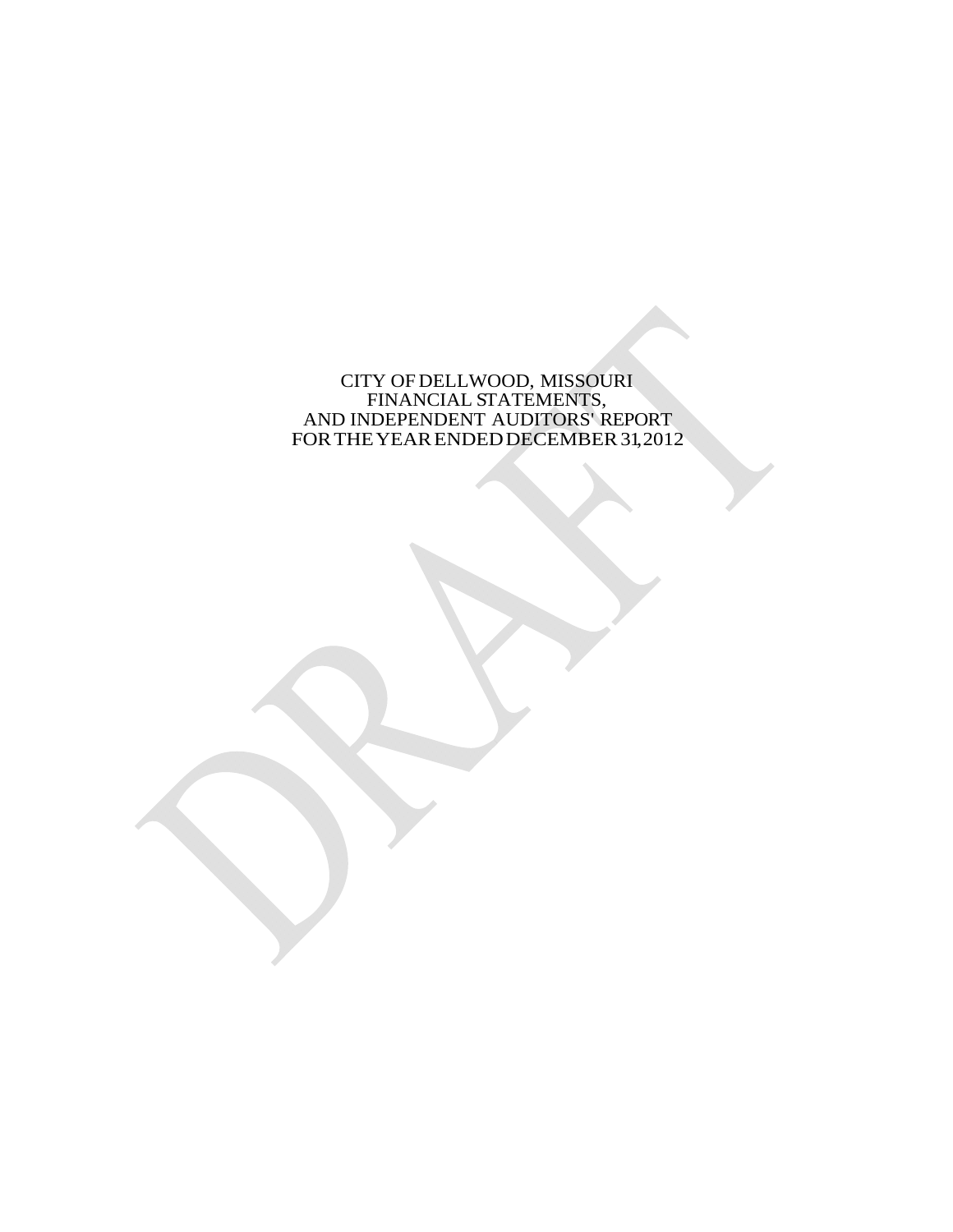# City of Dellwood

# **CONTENTS**

# FINANCIAL STATEMENTS

|                                                                                  | $1 - 2$        |
|----------------------------------------------------------------------------------|----------------|
|                                                                                  |                |
| Statement of Revenues, Expenditures and Changes in                               |                |
|                                                                                  | $\overline{4}$ |
|                                                                                  | $5 - 11$       |
| Independent Auditor's Report on Internal Control Over Financial Reporting and on |                |
|                                                                                  | $12 - 13$      |
|                                                                                  |                |
|                                                                                  |                |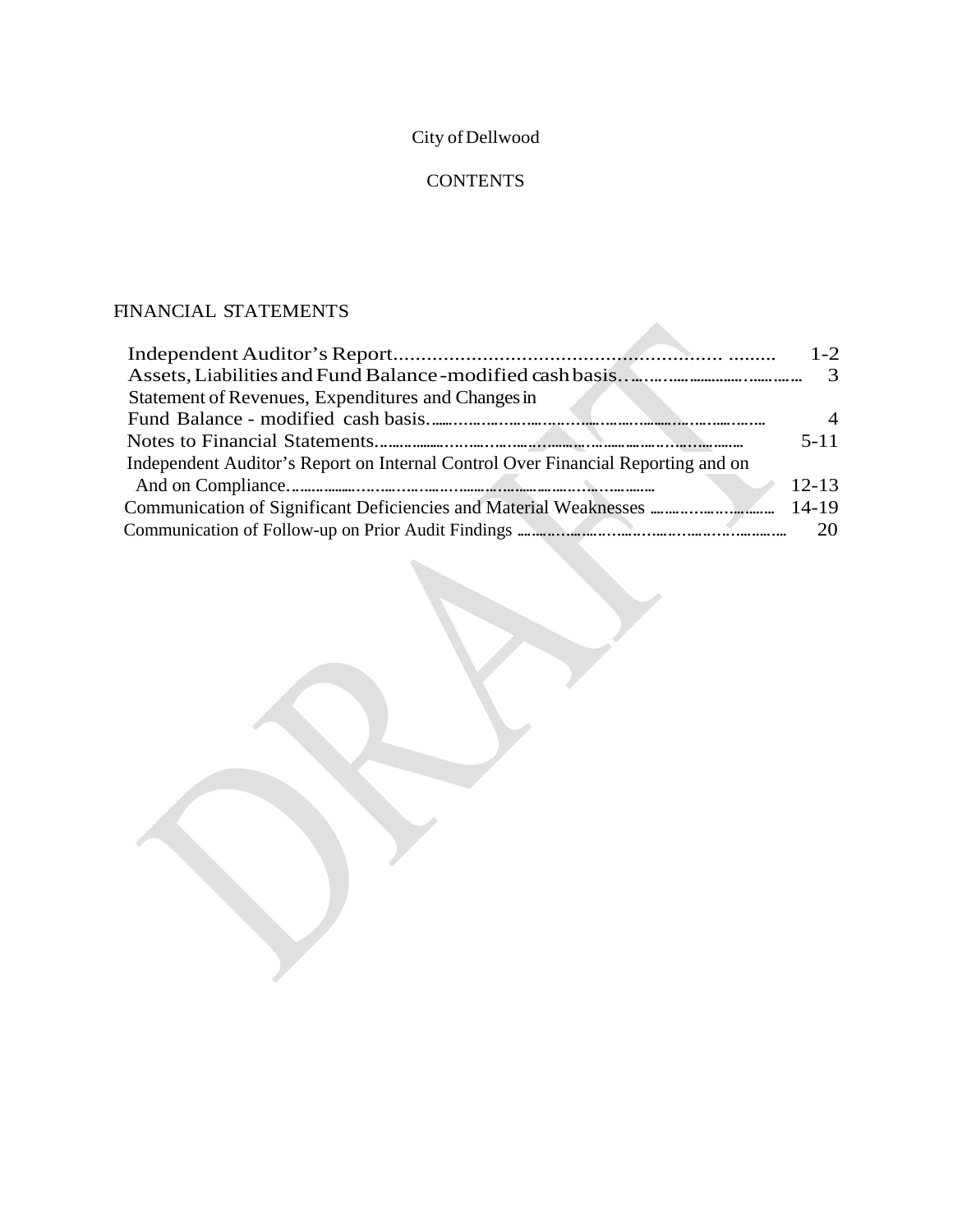FIN A N C I A L S T A T E M E N T S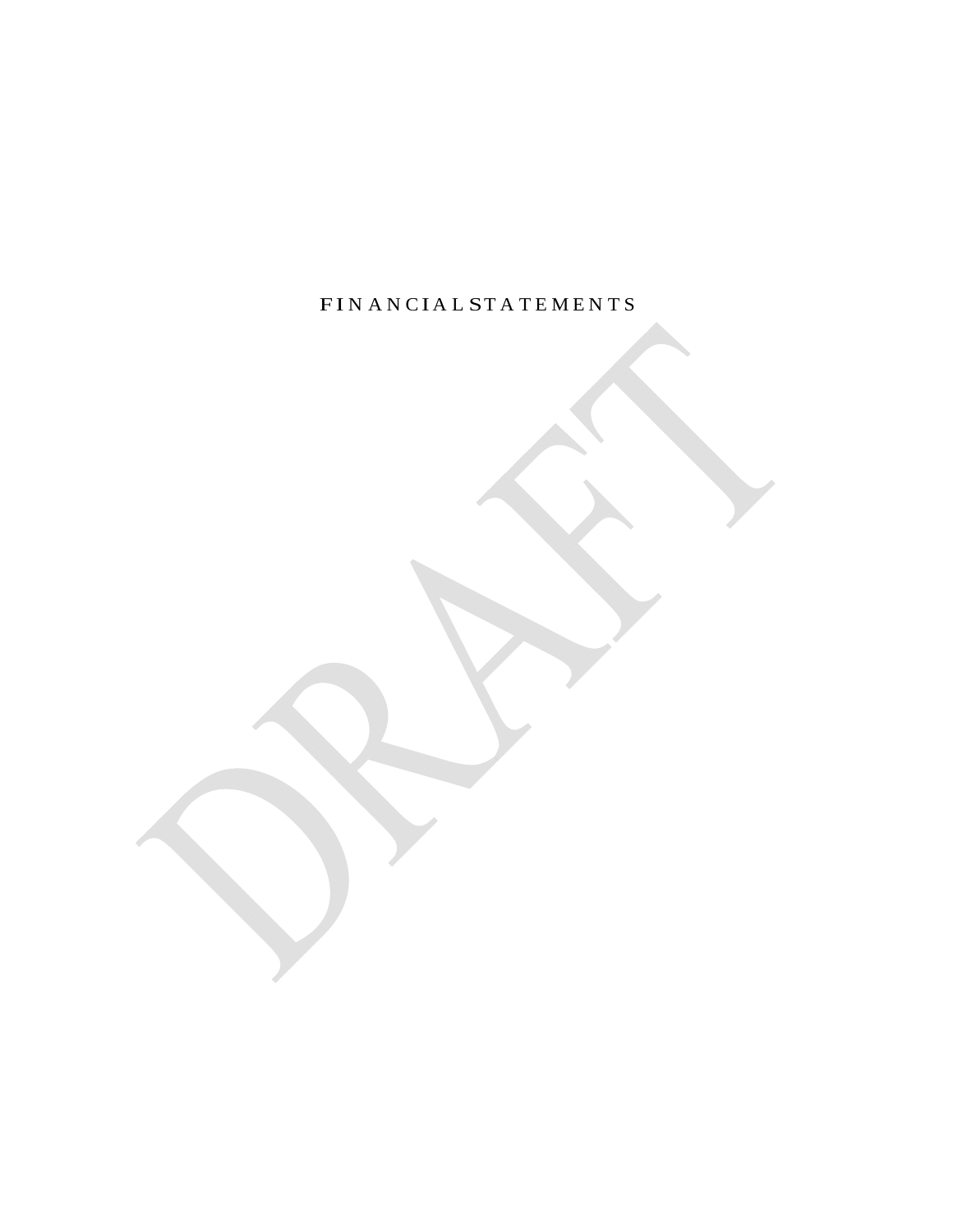#### CITY OF DELLWOOD, MISSOURI STATEMENT OF ASSETS, LIABILITIES AND FUND BALANCE - MODIFIED CASH BASIS DECEMBER 31,2012

| <b>ASSETS:</b>                                  |               |             |
|-------------------------------------------------|---------------|-------------|
| Cash and Cash Equivalents                       | \$            | 769,820     |
| Investments                                     |               | 915,560     |
| Capital Assets, net of accumulated depreciation |               | 142,535     |
| <b>TOTAL ASSETS</b>                             |               | \$1,827,915 |
|                                                 |               |             |
| <b>LIABILITIES:</b>                             |               |             |
| <b>FUND BALANCE:</b>                            |               |             |
| Restricted                                      | $\mathcal{S}$ | 216,825     |
| Assigned                                        |               | 1,361,512   |
| Unassigned                                      |               | 249,578     |
| <b>TOTAL FUND BALANCE</b>                       |               | 1,827,915   |
| <b>TOTAL LIABILITIES</b>                        |               |             |
| AND FUND BALANCE                                |               | 1,827,915   |

See accompanying notes to the financial statements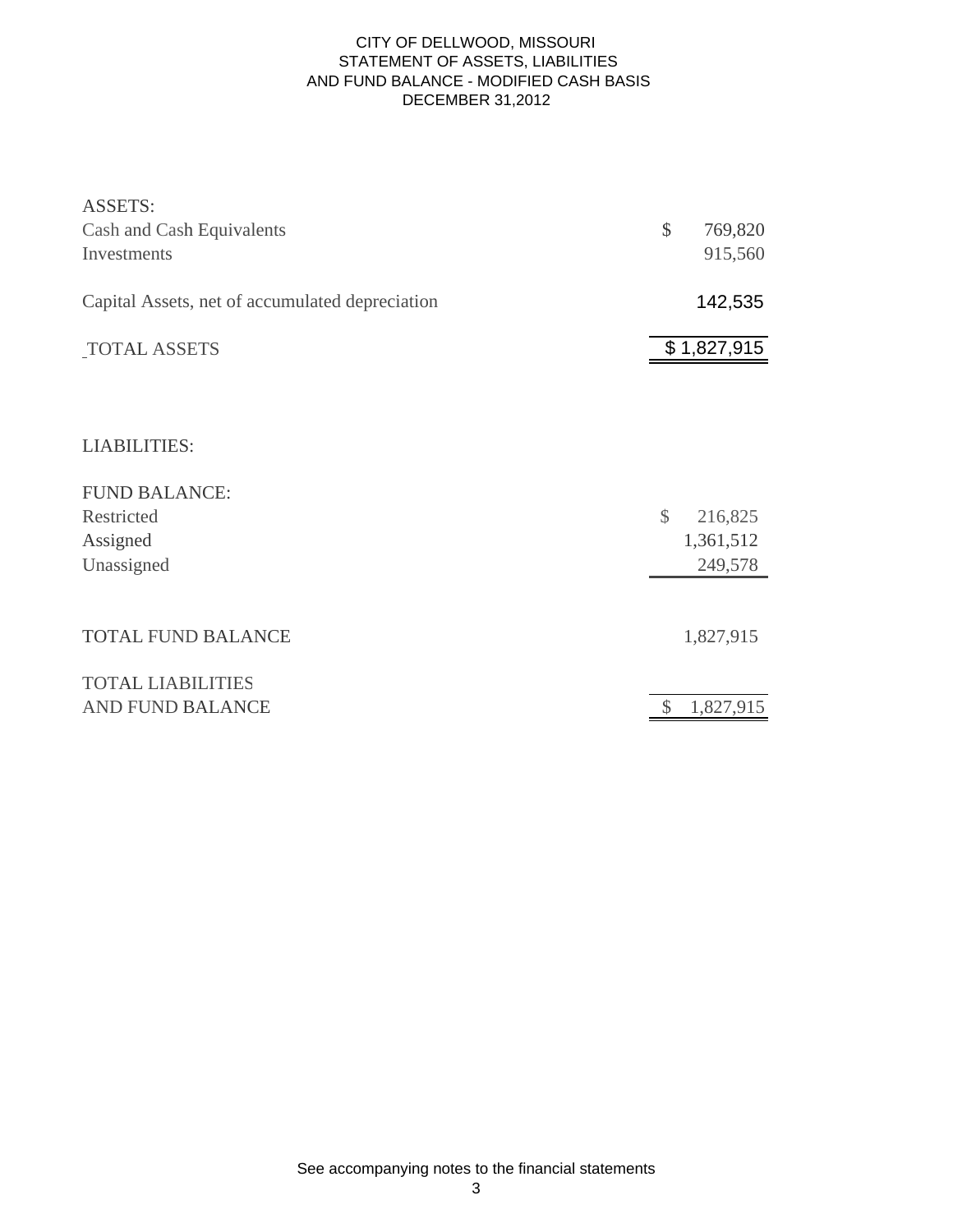#### CITY OF DELLWOOD, MISSOURI STATEMENT OF REVENUES, EXPENDITURES AND CHANGES IN FUND BALANCE -MODIFIED CASH BASIS YEAR ENDED DECEMBER 31, 2012

| <b>Taxes - Real Estate</b>                | \$50,012                   |
|-------------------------------------------|----------------------------|
| <b>Taxes - Personal Property</b>          | 34,107                     |
| Taxes - Utility                           | 536,280                    |
| Taxes - Gasoline                          | 127,943                    |
| Taxes - Cigarette                         | 14,487                     |
| Taxes - Sales/Auto                        | 713,014                    |
| Taxes - Road Refund                       | 42,433                     |
| Taxes - Railroad/Utility                  | 2,412                      |
| Taxes - Cable Television                  | 29,906                     |
| <b>Taxes - Storm Water/Local Parks</b>    | 25,840                     |
| Taxes - Half-Cent Sales Tax               | 120,480                    |
| Taxes - 310                               | 4,521                      |
| Taxes - Capital Improvements              | 313,150                    |
| Licenses and Permits                      | 91,472                     |
| <b>Municipal Court Receipts</b>           | 322,519                    |
| <b>Recreation Center Receipts</b>         | 232,811                    |
| Misc Receipts                             | 124,638                    |
| <b>Sewer Lateral Fees</b>                 | 53,174                     |
| Interest                                  | 17,512                     |
|                                           |                            |
| <b>TOTAL REVENUES</b>                     | 2,856,711                  |
| <b>EXPENDITURES:</b>                      |                            |
| <b>General Government</b>                 | 613,487                    |
| Municipal Court                           | 138,091                    |
| Police                                    | 1,092,303                  |
| <b>Recreation Center</b>                  | 388,312                    |
| <b>Public Relations</b>                   | 13,554                     |
| <b>Public Works</b>                       | 419,382                    |
| Parks                                     | 112,315                    |
| Health                                    | 12,982                     |
| <b>Emergency Preparedness</b>             | 3,093                      |
| Depreciation Expense                      | 32,291                     |
| <b>TOTAL EXPENDITURES</b>                 | 2,825,810                  |
| <b>EXCESS OF REVENUES OVER</b>            |                            |
| <b>EXPENDITURES - MODIFIED CASH BASIS</b> | 30,901                     |
| <b>FUND BALANCE AT BEGINNING OF YEAR</b>  | 1,797,014                  |
| <b>FUND BALANCE AT END OF YEAR</b>        | $\mathcal{S}$<br>1,827,915 |

See accompanying notes to the financial statements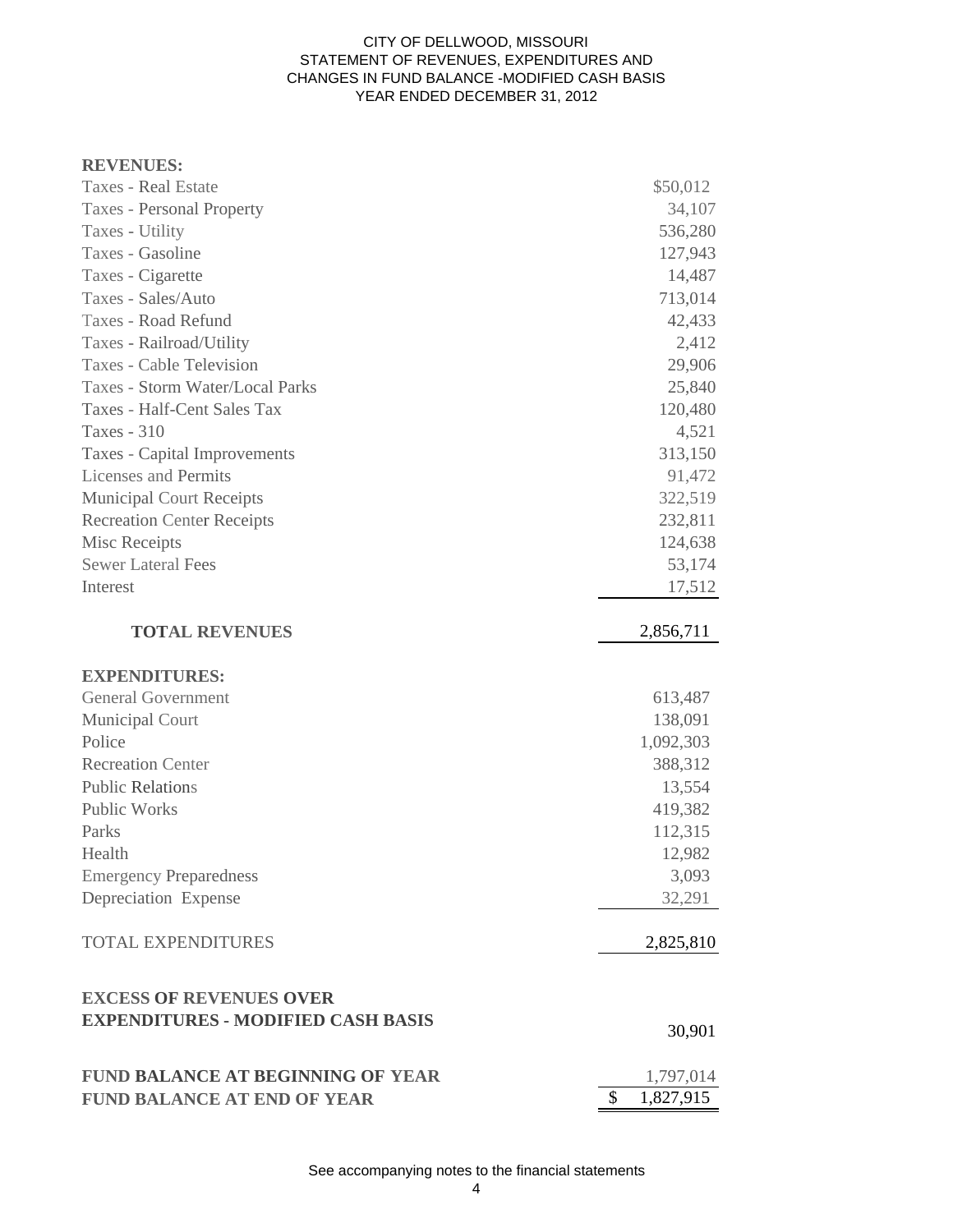### A. **SUMMARY OF SIGNIFICANT ACCOUNTING POLICIES**

The City of Dellwood (the "City') operates under a Mayor and eight-member Board of Aldermen form of government and provides various services including public safety (police and fire), capital improvements, planning and zoning, and general administrative services.

#### Reporting Entity

The City defines its financial reporting entity in accordance with Governmental Accounting Standards Board ("GASB") Statements No. 14 and No. 39. Criteria for including a potential component unit within the reporting entity include the governing body's ability to exercise financial accountability. Financial accountability includes control or dependence over budget adoption, taxing authority, .funding and appointment of the respective board. Based upon the application of these criteria, the City does not have any component units.

#### Basis of Presentation

The financial statements are presented on a modified cash basis of accounting. The modified cash basis of accounting differs from accounting principles general accepted in the United States of America (GAAP). Generally accepted accounting principles include all relevant Governmental Accounting Standards Board (GASB) pronouncements. In the government-wide financial statements and the fund financial statements for proprietary funds, Financial Accounting Standards Board (FASB) pronouncements and Accounting Principles Board (APB) opinions issued on or before November 30, 1989, have (not) been applied, to the extent they are applicable to the modified cash basis of accounting, unless those pronouncements conflict with or contradict GASB pronouncements, in which case GASB prevails.

Measurement focus is a term used to describe "how" transactions are recorded within the various financial statements. Basis of accounting refers to "when" revenues and expenditures or expenses are recognized in the accounts and reported in the financial statements, regardless of the measurement focus.

The Municipality's basis of accounting is the modified cash basis, which is a basis of accounting other than US GAAP. Under US GAAP, transactions are recorded in the accounts when revenues are earned and liabilities are incurred. Under the modified cash basis, transactions are recorded when cash is received or disbursed. Basis differs from generally accepted accounting principles because the City does not recognize current year receivables, accounts payable to vendors, and their related effects on the change in fund balance.

Acceptable modifications to the cash basis of accounting implemented by the City include:

Recording all material assets, liabilities, receipts and expenditures arising from cash transactions.

Recording of capital assets arising from cash transactions and depreciating those assets where appropriate.

The Statement of Assets, Liabilities, and Fund Balance and Statement of Revenues,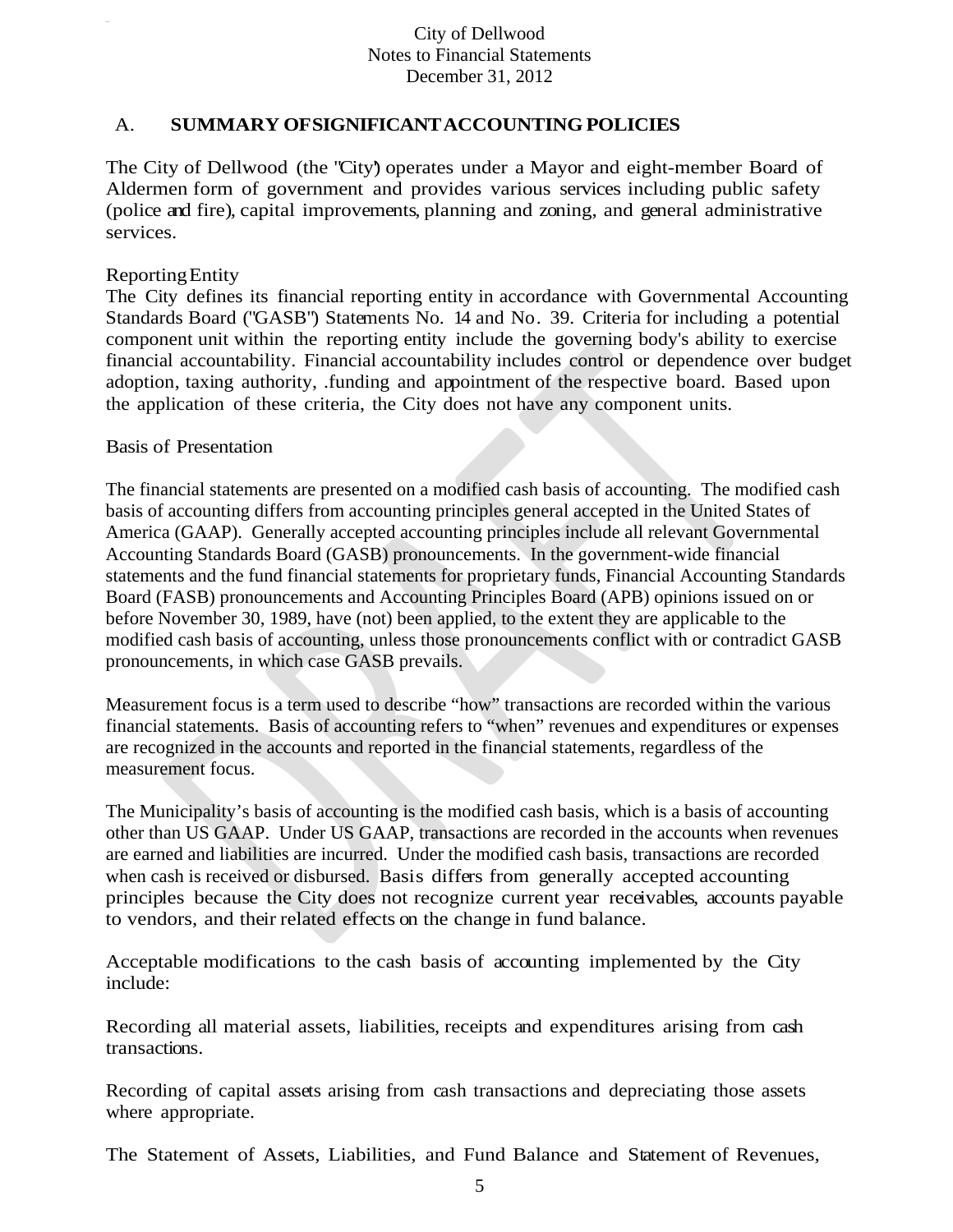Expenditures and Changes in Fund Balance presents financial information about the City as a whole. These statements include the financial activities of the primary government. Governmental activities generally are financed through taxes, intergovernmental revenues, and other non-exchange transactions.

The Statement of Assets, Liabilities and Fund Balance presents the financial condition of the governmental activities of the City at year-end. The Statement of Revenues, Expenditures and Changes in Fund Balance presents a comparison between expenses and revenues for the City's governmental activities.

Management has not consistently recorded capital assets or depreciation expense in the governmental activities as mandated by the Government Accounting Standards Board Statement (GASB) No. 34. Accounting principles generally accepted in the United States of America require asset capitalization and depreciation over the asset's estimated useful life and reported as a direct expense of each associated functional activity, which would increase capital assets, net assets, and expenses, and changes in net assets reported in the governmental and business-type activities. The City is required to report assets and liabilities, such as taxes receivables, allowance for bad debt, compensated absences, and long-term debt, such as bonds, capital leases, and certificates of participation, on the full accrual basis as opposed to the cash basis which is another comprehensive basis of accounting other than accounting principles generally accepted in the United States of America. The amount by which these departures would affect the related financial statements is not determinable.

A major fund is any fund whose assets, liabilities, revenues, or expenditures constitute ten percent (10%) or more of the total for the Governmental fund type *and* five percent (5%) of the total for the Governmental fund type and the Business fund type, combined**.** A government that reports only governmental funds need only apply the 10% test; this condition applied to City of Dellwood for the year ended December 31, 2012. Financial information is most useful when each major fund is presented separately rather than when fund combination is reported, such as the aggregation of the special-purpose funds into a special revenue fund type. GASBS-34 financial reporting model requires the presentation of individual fund data for each of the major funds of the City. Management has not presented government-wide financial statements to display the financial position and changes in financial position of its governmental activities, business-type activities, and discretely presented component units. Accounting principles generally accepted in the United States of America require the presentation of government-wide financial statements. The amounts that would be reported in government-wide financial statements for the City's governmental activities, business-type activities, and discretely presented component units have not been determined.

### **Fund Balance Classification**

The governmental fund financial statements present fund balances based on classifications that comprise a hierarchy that is based primarily on the extent to which the City is bound to honor constraints on the specific purposes for which amounts m respective governmental funds can be spent. The classifications used are as follows:

**Nonspendable** - This classification includes amounts that cannot be spent because they are either (a) not in spendable form or (b) are legally or contractually required to be maintained intact.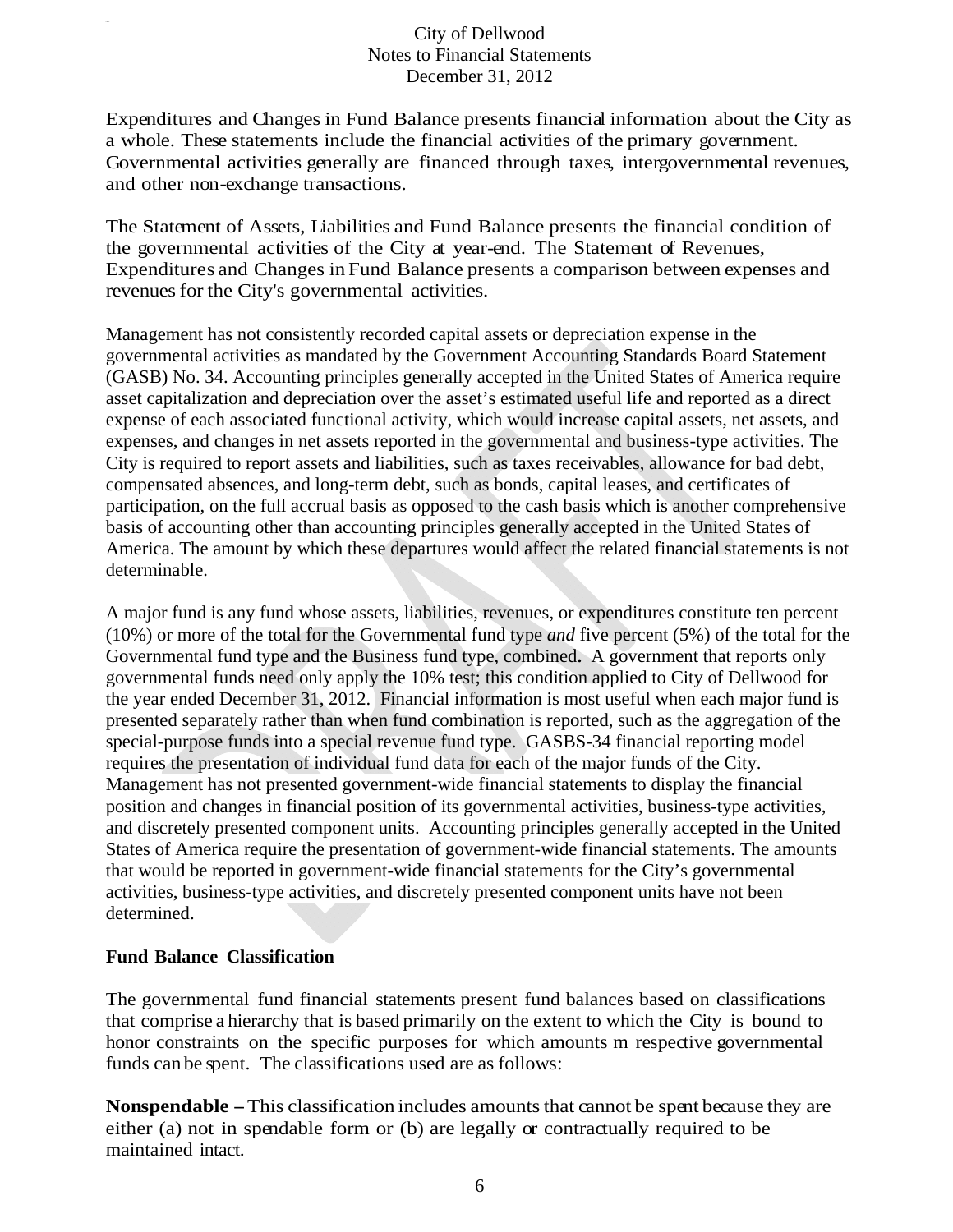**Restricted** -This classification includes amounts for which constraints have been placed on the use of the resources either (a) externally imposed by creditors (such as through a debt covenant), grantors, contributors, or laws or regulations of other governments, or (b) imposed by law through constitutional provisions or enabling legislation.

**Committed – This classification includes amounts that can be used only for specific** purposes pursuant to constraints imposed by formal action of the Board of Alderman. These amounts cannot be used for any other purpose unless the Board of Alderpersons removes or changes the specified use by taking the same type of action (ordinance or resolution) that was employed when the funds were initially committed. This classification also includes contractual obligations to the extent that existing resources have been specifically committed for use in satisfying those contractual requirements. The City did not have any committed resources as of December 31, 2012.

**Assigned** - This classification includes amounts that are constrained by the City's intent to be used for a specific purpose but are neither restricted nor committed. This intent can be expressed by the Board of Alderman or through the Board of Alderman delegating this responsibility to the City Administrator through the budgetary process.

**Unassigned** -This classification includes residual fund balance that cannot be eliminated by offsetting of assigned fund balance amounts.

The City would typically use restricted fund balances first, followed by committed resources, and then assigned. resources, as appropriate opportunities arise, but reserves the right to selectively spend unassigned resources first to defer the use of these other classified funds.

### **Cash and Cash Equivalents**

Cash is comprised of the City's cash deposits with banks and petty cash funds. Cash equivalents consist of bank repurchase agreements and are stated at cost which approximates fair value.

### Capital Assets and Depreciation

Capital assets, which include building improvements, office furniture and equipment, machinery and equipment, and vehicles, are reported in the Statement of Assets, Liabilities, and Fund Balance, net of accumulated depreciation. Capital assets are defined by the City as assets with an initial, individual cost of \$5,000 or more, and an estimated useful life greater than one year. Other costs for repairs and maintenance are expensed as incurred.

Depreciation on exhaustible assets is recorded as an expense in the Statement of Revenues, Expenditures and Changes in Fund Balance with accumulated depreciation reflected in the Statement of Assets, Liabilities and Fund Balance and is provided on the straight-line bases over the following estimated useful lives:

| Building and other improvements | $10 - 50$ years |
|---------------------------------|-----------------|
| Office furniture and equipment  | $5 - 20$ years  |
| Machinery and equipment         | $3 - 20$ years  |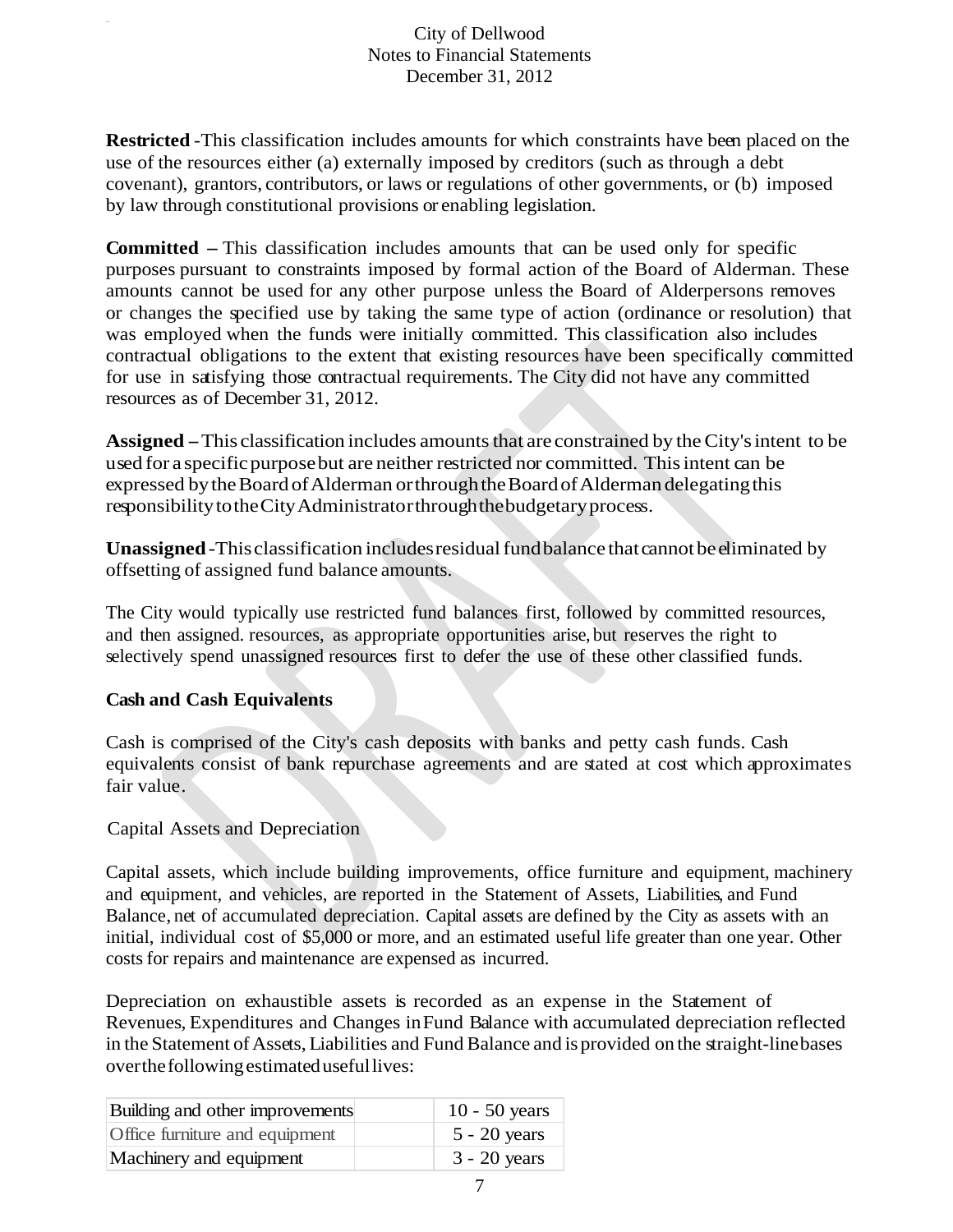### **Estimates**

The preparation of financial statements in conformity with accounting principles generally accepted in the United States requires management to make estimates and assumptions affecting the amounts reported in the financial statements and accompanying notes. Actual results may differ from those estimates.

### **Subsequent Events**

In preparing these financial statements, the City has evaluated events and transactions for potential recognition or disclosure through February 18, 2014, the date the financial statements were available to be issued.

### B. **CASH AND INVESTMENTS**

The City is governed by the deposit and investment limitations of state law. It is the policy of the City of Dellwood to invest and manage its funds in a manner which will provide the highest investment return with the .lowest risk, while ensuring the daily cash flow demands of the City and all state and local statutes governing the investment of public funds are fulfilled. The City's policy and state law authorize the following types of investments:

- a) U.S. Treasury Bills, Notes, and Bonds
- b) U.S. Government Agency Securities and Instrumentality Obligations
- c) Repurchase Agreements Collateralized by Government Securities
- d) Certificates of Deposit -Collateralized
- e) Savings or Checking accounts

The deposits and investments held at December 31, 2012, and reported fair value, are as follows:

| Type                              | Maturity   | Carrying Value |
|-----------------------------------|------------|----------------|
| Cash and Investments:             |            |                |
| <b>Government Securities</b>      | $NIA$ \$   | 500,891        |
| Certificates of deposit           | Various    | 393,565        |
| Cash on hand                      | <b>NIA</b> | 790,924        |
|                                   |            |                |
| <b>Total Cash and Investments</b> |            | 1,685,380      |

### C. **TAX INCREMENTAL FINANCING COMMITMENTS**

The City of Dellwood created a Tax Increment Financing District ("TIF") in 2007 and the TIF subsequently issued a note entitled - the "City of Dellwood, Missouri Tax Increment Revenue Note (Chambers/West Florissant Redevelopment Project), Series 2007." The note was issued in the principal amount of \$4,045,848 at 1025%, paid twice a year beginning March 1, 2008, for the purpose of paying a portion of the Redevelopment Project Costs in connection with the City's Redevelopment Plan.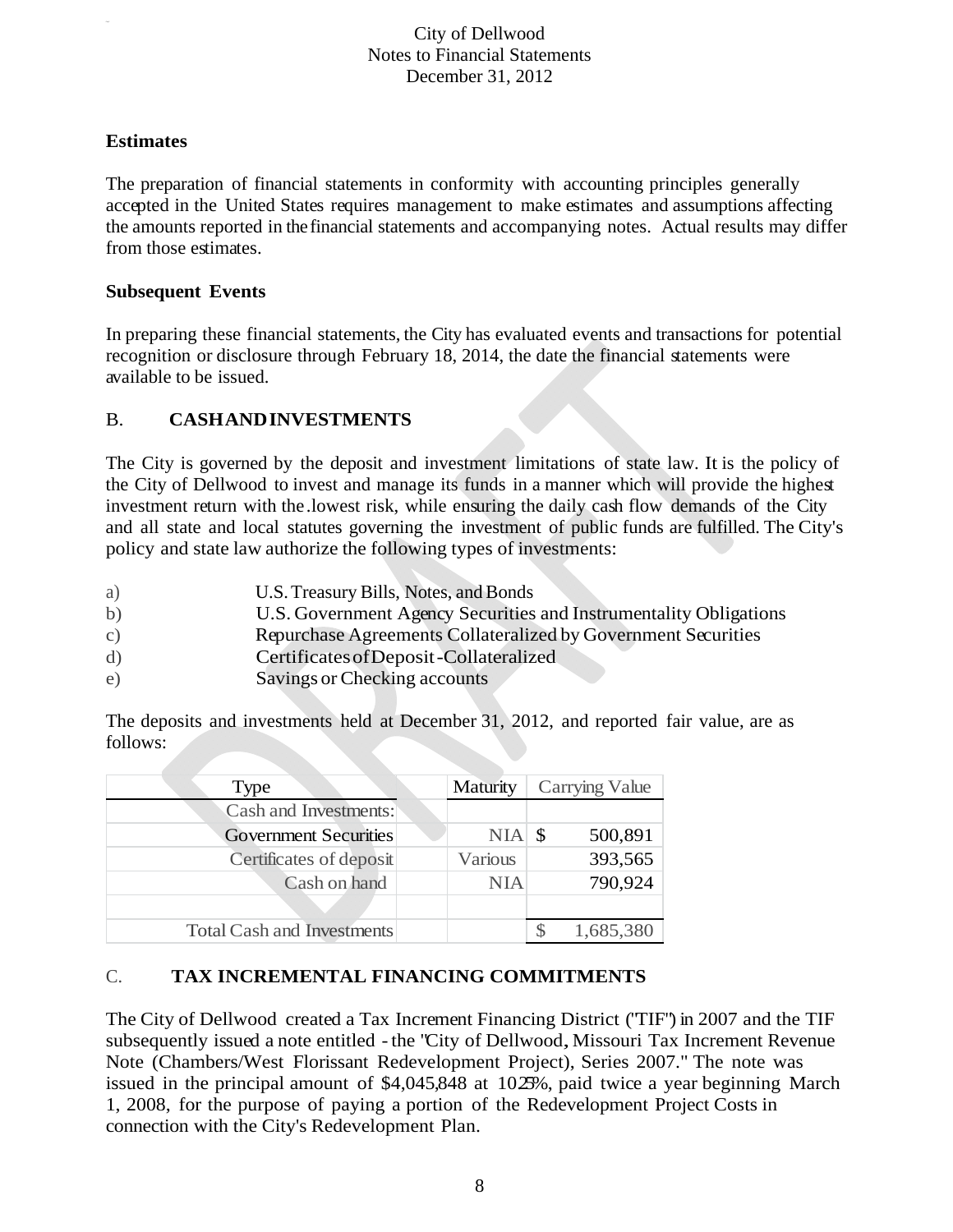The TIF Note is a special, limited obligation of the City payable ratably , and solely from, and secured as to the payment of principal and interest by a pledge of the Available Revenues stemming from TIF district changed taxable activities and collections. The taxing power of the City is not pledged to the payments of the TIF Note either as to principal or interest. The TIF Note does not constitute a general obligation of the City.

Those Available Revenues attributable to PILOTS to the PILOTS Account of the Revenue Fund, Available Revenues attributable to EATS to the EATS Account of the Revenue Fund, and Available Revenues attributable to CID Revenues to the CID Revenues Account of the Revenue Fund.

The TIF Note matures October 10, 2028. \$233,387 in interest expense was paid in 2012.

## D. **CAPITAL ASSETS**

The capital assets, listed on the Statement of Assets, Liabilities, and Fund Balance modified cash basis, are comprised of the following items:

| December 31, 2012               | Amount      |  |
|---------------------------------|-------------|--|
|                                 |             |  |
| Furniture & Equipment           | \$<br>1,779 |  |
| <b>Building Improvements</b>    | 15,720      |  |
| Equipment & Machinery           | 53,566      |  |
| Vehicles                        | 103,761     |  |
| <b>Total Capital Assets</b>     | 174,826     |  |
| <b>Accumulated Depreciation</b> | 32,291      |  |
| <b>Net Capital Assets</b>       | 142,535     |  |

Depreciation expense amounted to \$32,291for the year ended December 31, 2012.

# E. **PENSION PLAN**

### **Plan Description**

The City participates in the Missouri Local Government Employees Retirement System ("LAGERS"), an agent multiple-employer public employee retirement system that acts as a common investment and administrative agent for local government entities in Missouri. LAGERS is a defined benefit pension plan which provides retirement, disability, and death benefits to plan members and beneficiaries.

LAGERS was created and is governed by statute section RSMo 70.600 – 70.755. As such, it is the system's responsibility to administer the law in accordance with the expressed intent of the General Assembly. The plan is qualified under Internal Revenue Code Section 401(a) and it is tax exempt.

The Missouri Local Government Employees Retirement System issues a publicly available financial report that includes financial statements and required supplementary information. That report may be obtained by writing to LAGERS, P.O. Box 1665, Jefferson City,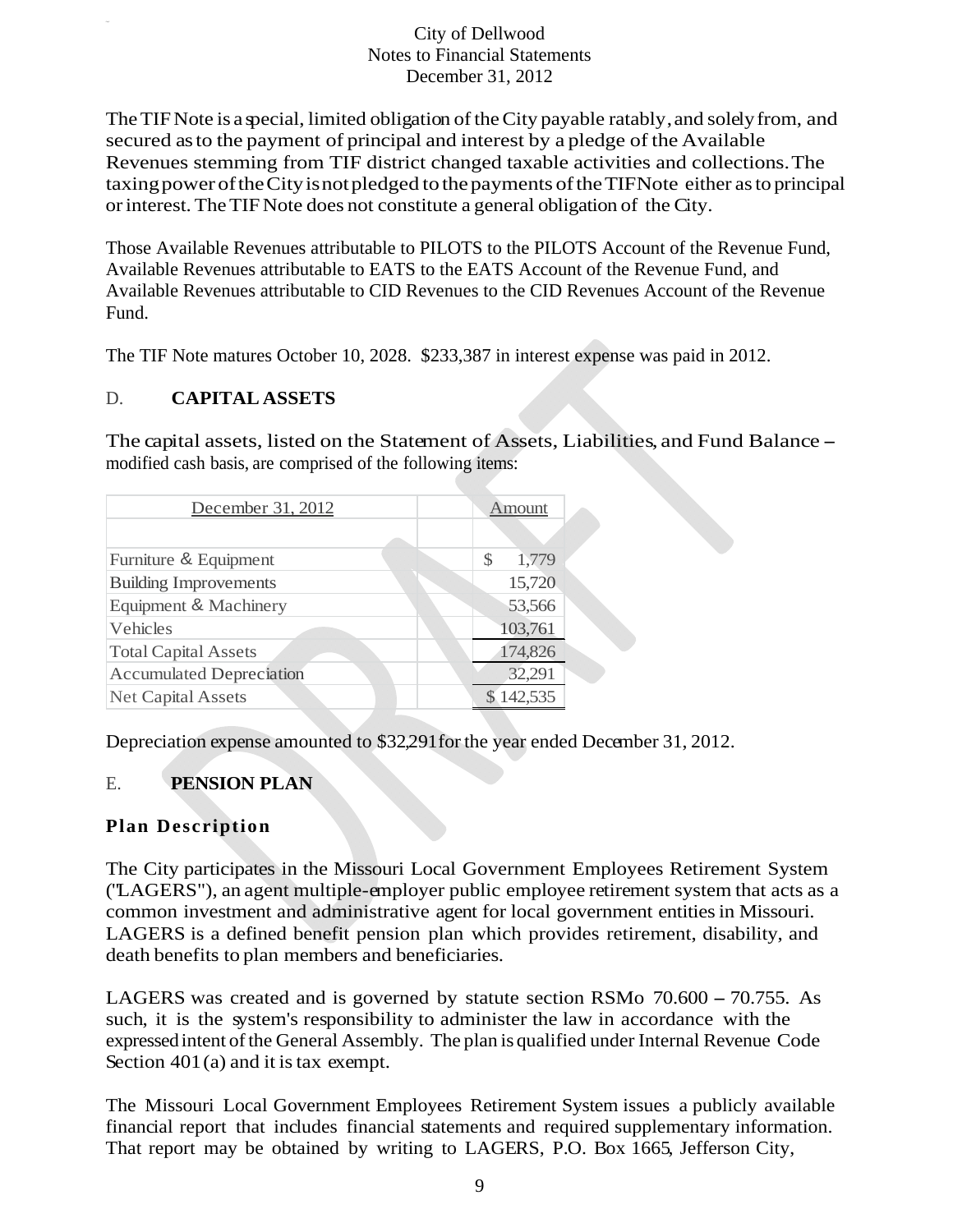Missouri 65102 or by calling 1-800-447-4334.

### **Funding Status**

Full-time employees of the City do not contribute to the pension plan. The June 30th statutorily required contribution rates are 7.9% (General), and 5.9% (Police) of annual covered payroll. The contribution requirements of plan members are determined by the governing body of the political subdivision. The contribution provisions of the political subdivision are established by state statute.

# **Annual Pension Cost (APC) and Net Pension Obligation (NPO)**

| Three Year Trend Information                   |                                        |                                     |                                  |
|------------------------------------------------|----------------------------------------|-------------------------------------|----------------------------------|
|                                                |                                        |                                     |                                  |
| For the Plan<br><b>Years Ended</b><br>June 30, | Annual<br><b>Pension Cost</b><br>(APC) | Percentage<br>of APC<br>Contributed | <b>Net Pension</b><br>Obligation |
| 2012                                           | \$57,887                               | 96.70%                              | \$88,939                         |
| 2011                                           | \$113,197                              | 54.30%                              | \$87,000                         |
| 2010                                           | \$93,410                               | 62.20%                              | \$35,309                         |

The required contribution for calendar year 2012 was \$57,887.

1 The annual required contribution (ARC) was determined as part of the February 28, 2010 annual actuarial valuation using the entry age actuarial cost method. The actuarial assumptions as of February 29, 2012 included: (a) a rate of return on the investment of present and future assets of 7.25% per year, compounded annually, (b) projected salary increases of 3.5% per year, compounded annually, attributable to inflation, (c) additional projected salary increases ranging from 0.0% to 6.0% per year depending on age and division, attributable to seniority/merit, (d) pre-retirement mortality based on 75% of the RP-2000 Combined Healthy Table set back 0 years for men and 0 years for women and (e) postretirement mortality based on 105% of the 1994 Group Annuity Mortality table set back 0 years for men and 0 years for women. The actuarial value of assets was determined using techniques that smooth the effects of short-term volatility in the market value of investments over a five-year period. The unfunded actuarial accrued liability is being amortized as a level percentage of projected payroll on an open basis. The amortization period as of February 28, 2010 was 30 years for the General division, 30 years for the Police division, and 9 years for the Fire division.

### **Funded Status and Funding Progress**

As of February 28, 2012, the most recent actuarial valuation date, the plan was 103% funded. The actuarial accrued liability for benefits was \$3,020,648 and the actuarial value of assets was \$3,104,010, resulted in an overfunded accrued liability (UAL) of \$83,362. The covered payroll for calendar 2012 (annual payroll of active employees covered by the plan) was \$1,146,799.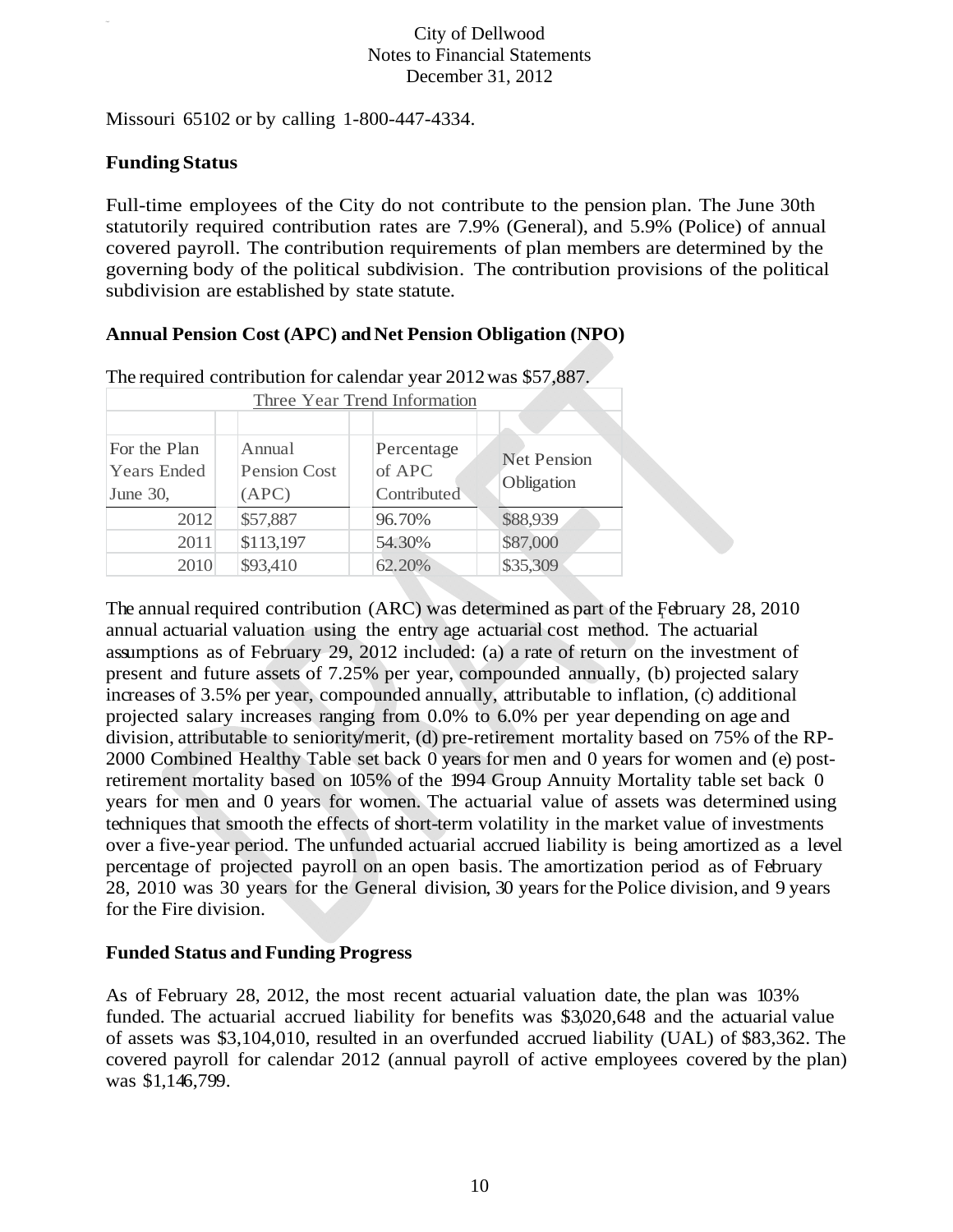## **F. OPERATING LEASES**

The City has an operating lease for office equipment, expiring in 48 months. The lease requires the City to pay all executor costs such as maintenance and insurance.

The future minimum payments under these leases were as follows at December 31, 2012:

| Year Ended   |                |
|--------------|----------------|
| December 31, | <b>A</b> mount |
|              |                |
| 2013         | \$6,459        |
| 2014         | 6,459          |
| 2015         | 6,459          |
| 2016         | 6459           |
| Total        | \$25,836       |

Operating lease expenses was \$4,351 under these and other month to month lease contracts for the year ended December 31, 2012.

### G. **ECONOMICDEPENDECY**

Dellwood's funding is dependent on sustaining the assessed valuation of taxable assets and the flow of local commerce. The loss of, or inability to sustain the value of the taxable basis, either the property appraisals and subsequent valuation, and the flow of taxable commerce, may result in a question of continued capability.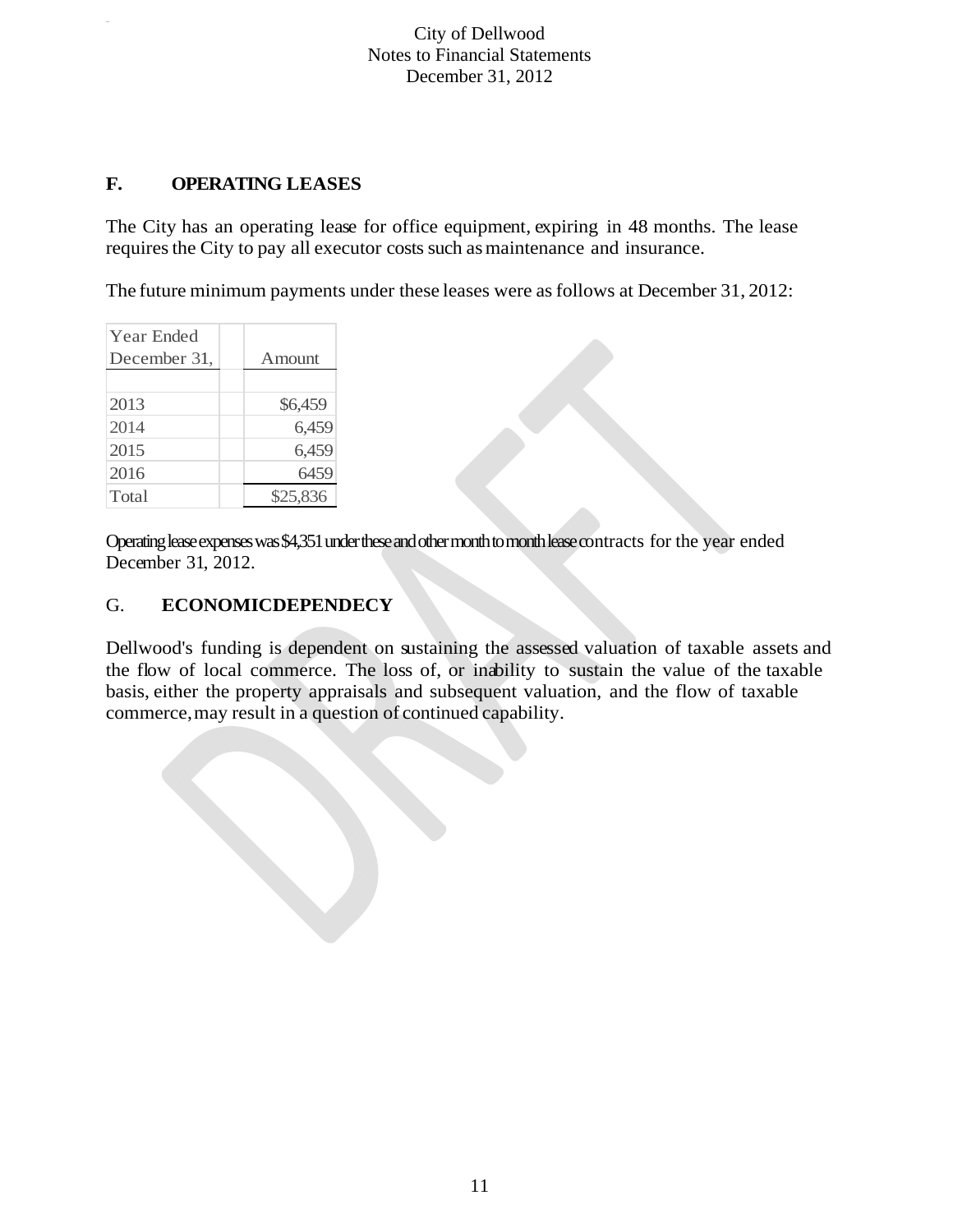1257 Hornsby \* St. Louis, Missouri 63147 TEL: (219) 944-1615 \* FAX: (866) 834-4294 \* www.crwilliams.net

> **Independent Auditor's Report on Internal Control Over Financial Reporting and on Compliance and Other Matters Based on an Audit of Financial Statements Performed in Accordance with** *Government Auditing Standards*

Board of Alderpersons City of Dellwood, Missouri

We have audited, in accordance with the auditing standards generally accepted in the United States of America and the standards applicable to financial audits contained in *Government Auditing Standards* issued by the Comptroller General of the United States, the financial statements of the governmental activities, the business-type activities, the aggregate discretely presented component units, each major fund, and the aggregate remaining fund information of City of Dellwood, Missouri ("the City") as of and for the year ended December 31, 2012, and the related notes to the financial statements, which collectively comprise City of Dellwood, Missouri ("the City")'s basic financial statements and have issued our report thereon dated February 18, 2014.

### *Internal Control Over Financial Reporting*

In planning and performing our audit of the financial statements, we considered the City's internal control over financial reporting (internal control) to determine the audit procedures that are appropriate in the circumstances for the purpose of expressing our opinions on the financial statements, procedures for the purpose of expressing our opinion on the financial statements, accordingly, we do not express an opinion on the effectiveness of the City's internal control.

Our consideration of internal control was for the limited purpose described in the preceding paragraph and was not designed to identify all deficiencies in internal control that might be material weaknesses or significant deficiencies and therefore, material weaknesses or significant deficiencies may exist that were not identified. However, as described in the accompanying schedule of findings and responses, we identified certain deficiencies in internal control that we consider to be material weaknesses and significant deficiencies.

A *deficiency in internal control* exists when the design or operation of a control does not allow management or employees, in the normal course of performing their assigned functions, to prevent, or detect and correct, misstatements on a timely basis. A *material weakness* is a deficiency, or a combination of deficiencies, in internal control such that there is a reasonable possibility that a material misstatement of the entity's financial statements will not be prevented, or detected and corrected on a timely basis. We consider the deficiencies described in the accompanying schedule of findings and responses to be material weaknesses, 2012-6.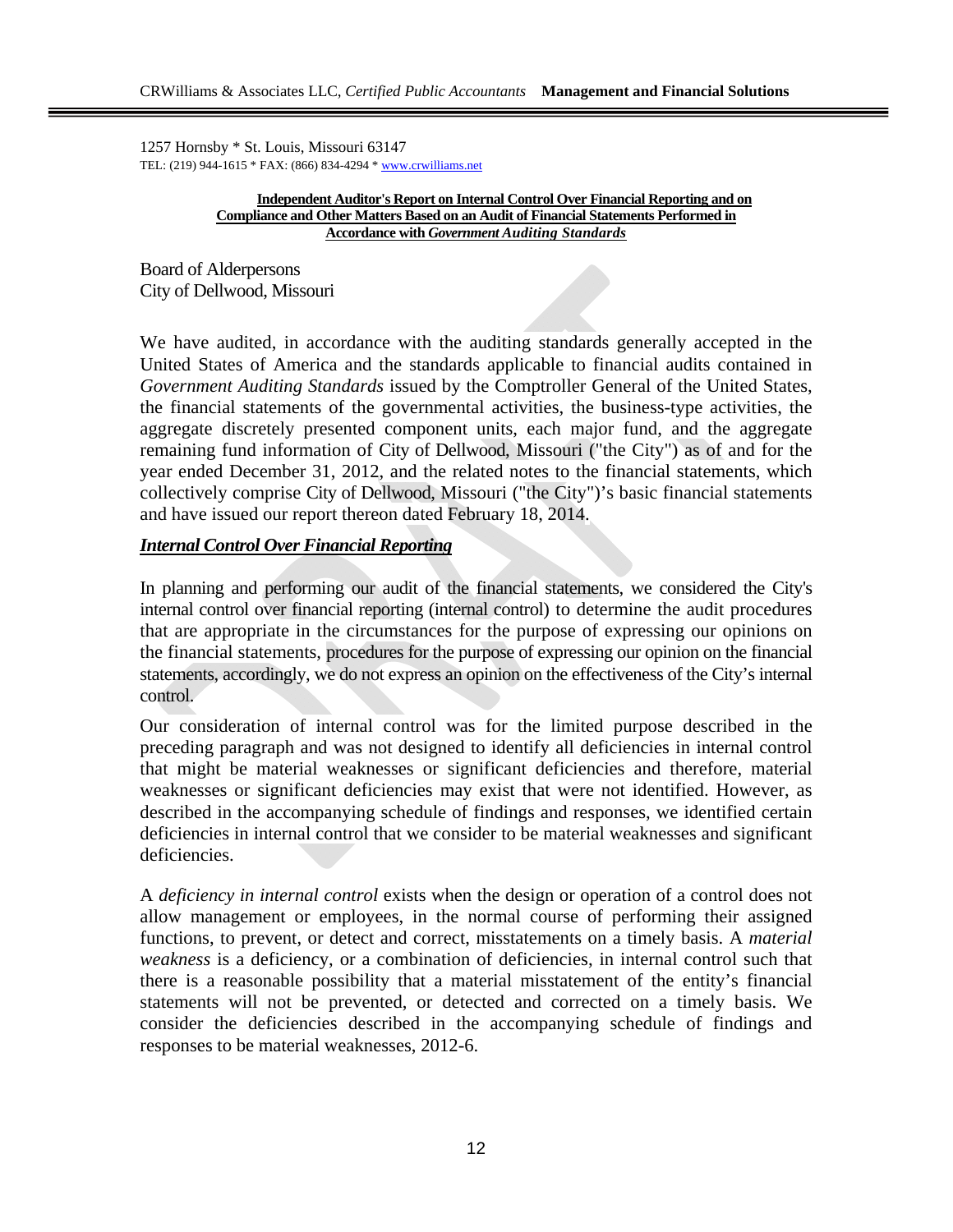A *significant deficiency* is a deficiency, or a combination of deficiencies, in internal control that is less severe than a material weakness, yet important enough to merit attention by those charged with governance.

### *Compliance and Other Matters*

As part of obtaining reasonable assurance about whether the City's financial statements are free of material misstatement, we performed tests of its compliance with certain provisions of laws, regulations, contracts, and grant agreements, noncompliance with which could have a direct and material effect on the determination of financial statement amounts. However, providing an opinion on compliance with those provisions was not an objective of our audit, and accordingly, we do not express such an opinion. The results of our tests disclosed instances of noncompliance or other matters that are required to be reported under *Government Auditing Standards* and we consider the deficiencies described in the accompany schedule of findings and responses to be significant deficiencies, 2012-5.

We noted certain matters that we reported to management of City of Dellwood, Missouri, in a separate letter dated February 18, 2014.

This report is intended solely for the information and use of the City Alderpersons, management of the City, and federal-awarding agencies and pass-through entities, and is not intended to be and should not be used by anyone other than these specified parties.

CRWilliams & Associates LLC Merrillville, Indiana February 18, 2014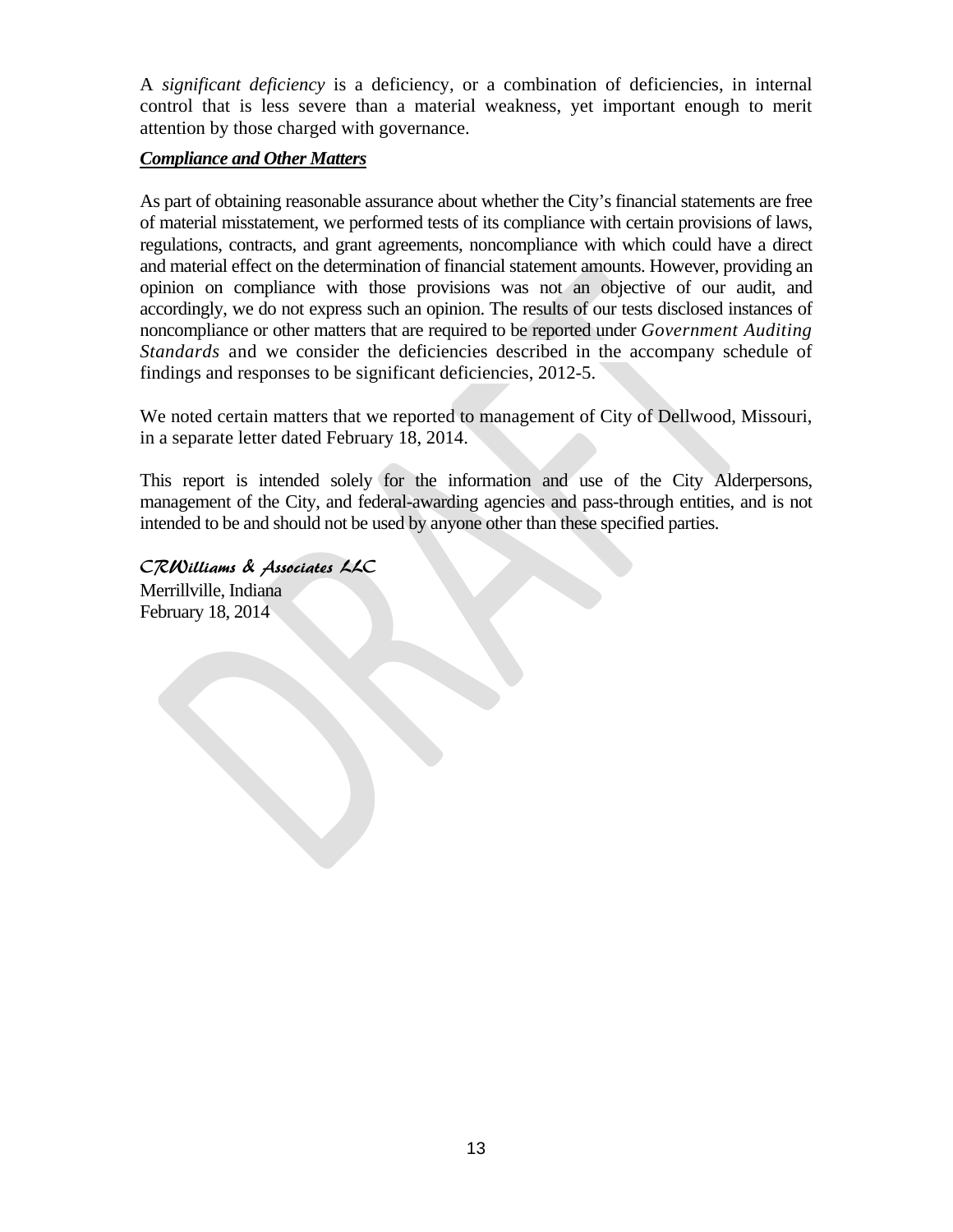February 18, 2014

To the Board of Alderpersons of The City of Dellwood Dellwood, Missouri

#### **SCHEDULE OF INTERNAL ACCOUNTING/ADMINISTRATIVE CONTROL FINDINGS, AND RECOMMENDATIONS**

Communication of Significant Deficiencies and Material Weaknesses

In planning and performing our audit of the financial statements of the City of Dellwood as of and for the year ended December 31, 2012, in accordance with auditing standards generally accepted in the United States of America, we considered the City of Dellwood's internal control over financial reporting (internal control) as a basis for designing our auditing procedures for the purpose of expressing our opinion on the financial statements, but not for the purpose of expressing an opinion on the effectiveness of the governmental unit's internal control. Accordingly, we do not express an opinion on the effectiveness of the governmental unit's internal control.

Our consideration of internal control was for the limited purpose described in the preceding paragraph and would not necessarily identify all deficiencies in internal control that might be significant deficiencies or material weaknesses. However, as discussed below, we identified certain deficiencies in internal control that we consider to be significant deficiencies and other deficiencies we consider to be material weaknesses.

A control deficiency exists when the design or operation of a control does not allow management or employees, in the normal course of performing their assigned functions, to prevent or detect misstatements on a timely basis. A significant deficiency is a control deficiency, or a combination of control deficiencies, that adversely affects the entity's ability to initiate, authorize, record, process, or report financial data reliably in accordance with generally accepted accounting principles such that there is more than a remote likelihood that a misstatement of the entity's financial statements that is more than inconsequential will not be prevented or detected by the entity's internal control. We consider the following to be deficiencies in internal controls.

### **Control Deficiencies**

### **Finding 2012-1 Incorrect Financial Reporting Format**

Criteria: 11 CSR 45-8.040 Accounting Records, 20 CSR 2231-1.010 General Organization, 12 CSR 10-7.030 Record Keeping and Filing of Reports; All books of the City should be in a format capable of preparing financial statements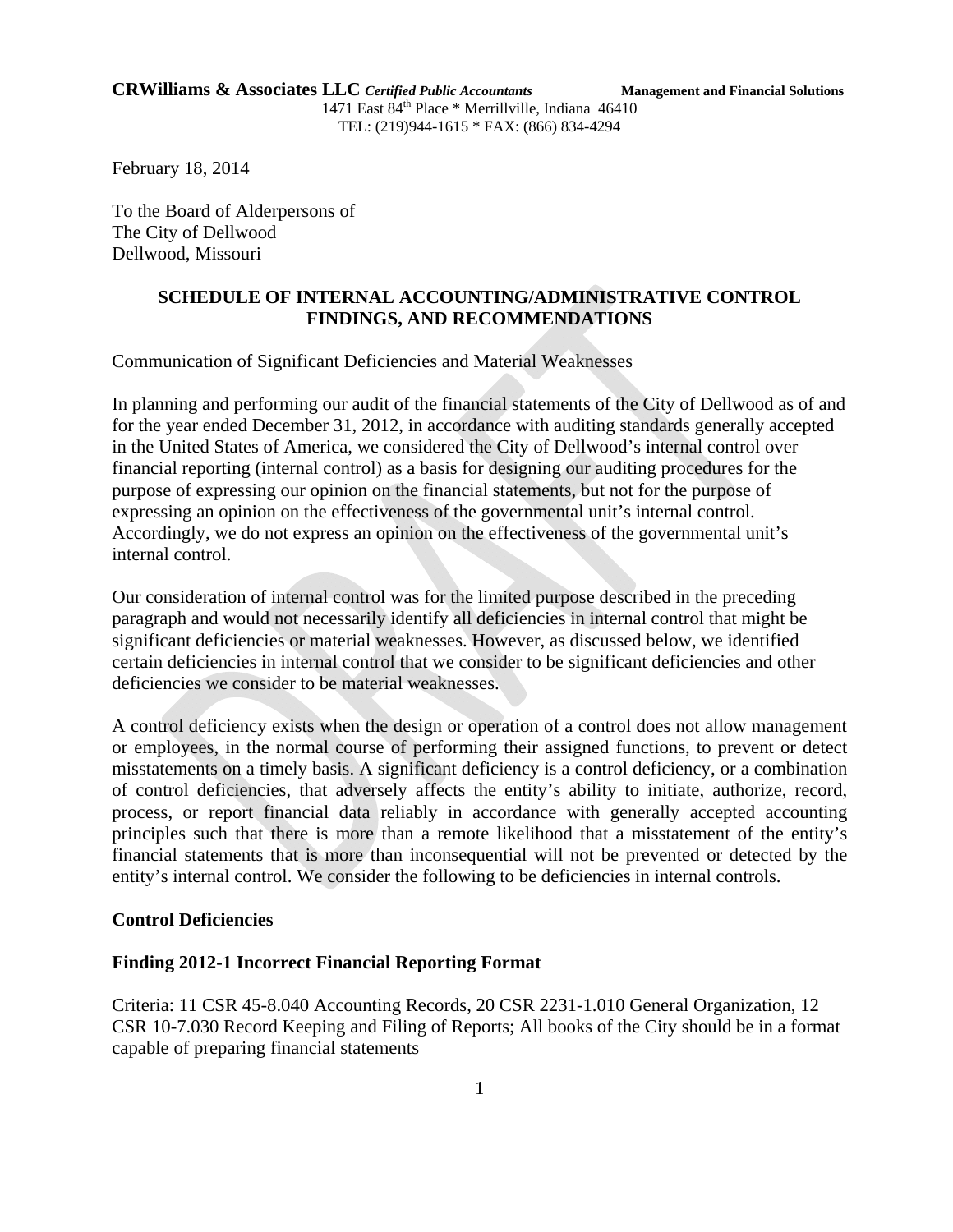#### **CRWilliams & Associates LLC** *Certified Public Accountants* **Management and Financial Solutions** 1471 East 84<sup>th</sup> Place \* Merrillville, Indiana 46410 TEL: (219)944-1615 \* FAX: (866) 834-4294

Conditions: Auditors found that the books were not being recorded and balanced according to each of the separate funds that are required for financial reporting.

Cause: Accountant was unaware that the funds must be balanced and capable of producing individual financial statements by fund.

Effects: The financial statements could not be broken down by fund.

Recommendation: The City should record and balance financial statements according to fund.

Response: Beginning with calendar year 2012, the City has separated each fund (i.e. general fund, park and stormwater, capital improvement, sewer lateral, TIF (2014)), by class during its budget process. However, these funds were not separated in the City's Quick Book System. The Administration has met with Schmersahl Treloar and Co. to correct this audit finding for calendar year 2014.

#### **Finding 2012-2 Remittance of Agency Proceeds**

Criteria: 28 C.F.R. § 9 and Section 488.5336 RSMo. The Court collects certain fines that are required to be remitted to the State of Missouri for both CVC (Crime Victims Compensation) fees and POST (Police Training).

Conditions: The City of Dellwood currently records these agency fees as revenue and the disbursement as an expense of the City. When paid the CVC fines are recorded as an expenditure of the City. The POST fines were not remitted to the appropriate agency.

Cause: The Clerk of the Court and the accountant did not communicate regarding the fines requiring remission to a third party.

Effect: \$13K CVC liabilities have been recorded as revenue on the City of Dellwood's books. The Training fees are \$2.00 per fine or approximately \$2,500 for this year. The Fine has been in force since at least the year 2000 and the City has never paid.

Recommendation: We recommend that the City record the CVC court fees as liabilities when incurred and pay all Court liabilities requiring remission to third parties.

Response: The Court Administrator has contacted the State of Missouri in regards to the POST (Police Training) fees and has remitted the required fees in order that the City is in compliance with State Statute. As of calendar year 2014, this is a budgeted item, as well as the CVC (Crime Victims Compensation) fees, in which revenues and expenditures are recorded as a liability and court liabilities are remitted to the State of Missouri monthly.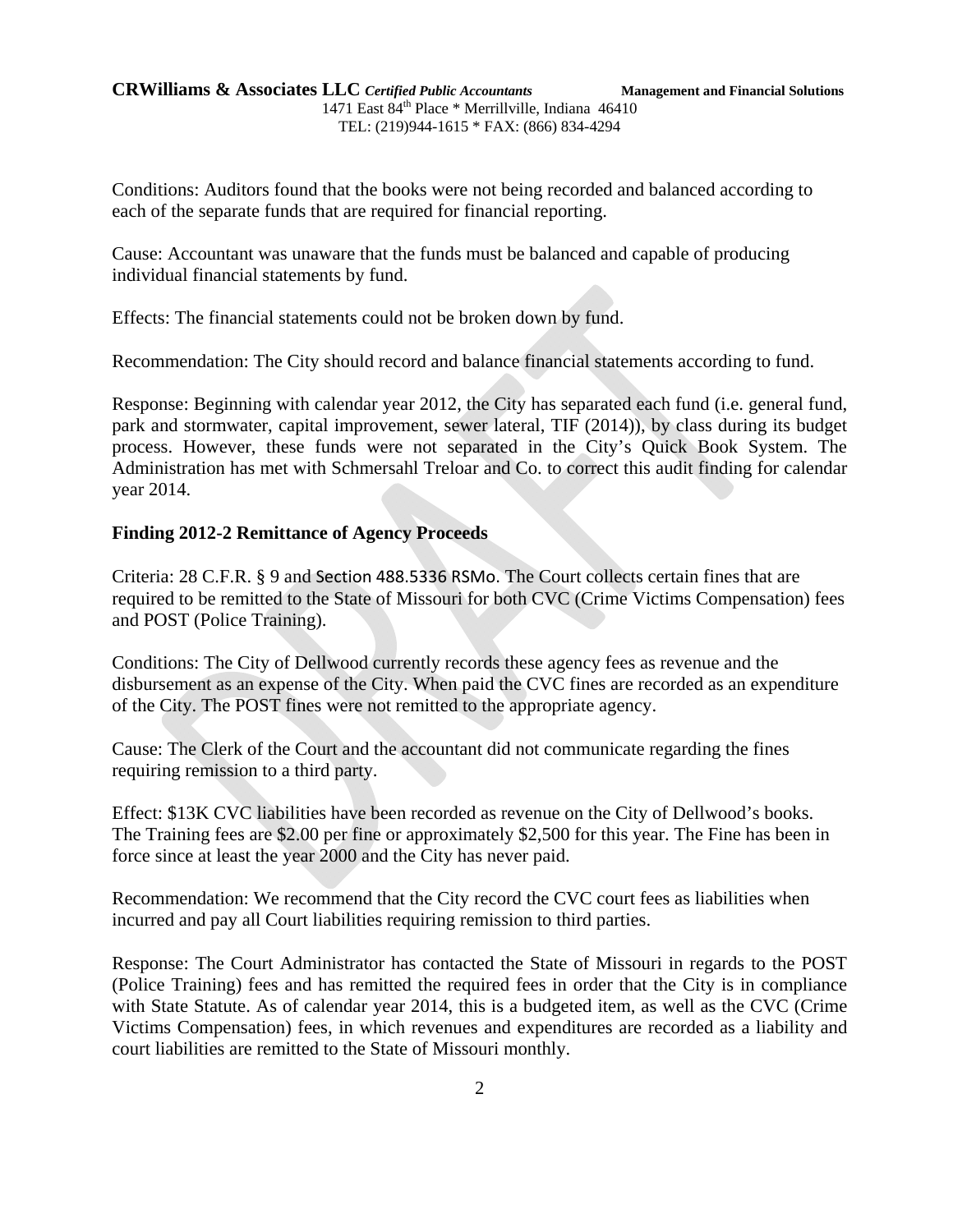Criteria: Real Property Tax Increment Redevelopment Act, Sections 99.800 to 99.865 RSMo (TIF Act), Ordinance 1173, 1173-A, 1140, 1139. All parcels of land included in the TIF and CID (Capital Improvement District) should be taxed according to the law enacted by the City of Dellwood.

Condition: Auditors found that at least five properties that should have been included in the CID were not collecting the additional taxes required.

Cause: The CID and administration failed to monitor all properties within the CID to ensure that all were collecting the taxes according to the redevelopment agreement.

Effects: Properties included in the CID are taxed an additional 1% in sales taxes. These taxes were to help service the bond indebtedness.

Recommendation: We recommend that the City review the TIF information received from the CID and ensure that the developer is complying with the redevelopment agreement

Response: After making CRWilliams aware of the lack of revenue (taxes) collected for the TIF (Tax Increment Financing) since its inception in 2007, it was found that retailers that a part of the CID (Capital Improvement District), were not collecting the additional 1% sales tax. I have made the City Attorney aware of this issue and he will be doing further investigations.

### **Finding 2012-4 Incomplete Personnel Files**

Criteria: Personnel policy and procedures manual documented in the section on payroll administration page 2 items 4.1. Personnel files should be complete and updated periodically.

Condition: During our testing of payroll, there were 6 incidents of items missing from personnel files.

Cause: It is standard practice to document the hiring of an employee. Incomplete data raises serious concern as to completeness of the database change processes. The cause of the condition limited oversight controls by the Human Resource activities.

Effect: Potential violations of federal and state laws and/or regulations may stem from insufficient supporting evidence of transactions which can result in questioned costs.

Recommendation: The district should follow a policy wherein all associated documentation is presented in each personnel file.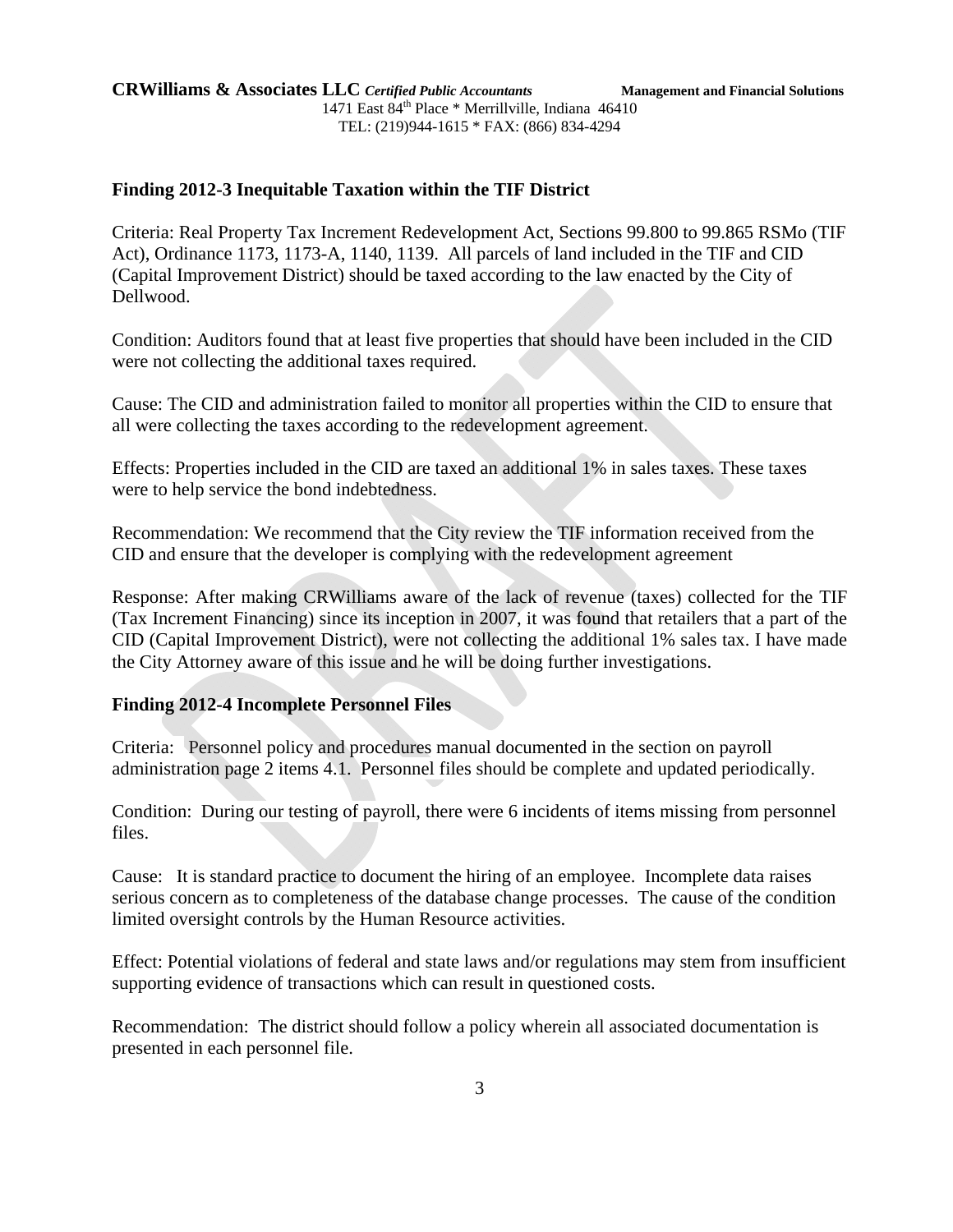Client Response: Agreed

### **Significant Control Deficiencies**

A control deficiency exists when the design or operation of a control does not allow management or employees, in the normal course of performing their assigned functions, to prevent or detect misstatements on a timely basis. A significant deficiency is a control deficiency, or a combination of control deficiencies, that adversely affects the entity's ability to initiate, authorize, record, process, or report financial data reliably in accordance with generally accepted accounting principles such that there is more than a remote likelihood that a misstatement of the entity's financial statements that is more than inconsequential will not be prevented or detected by the entity's internal control. We consider the following deficiencies to be significant control deficiencies.

A significant weakness is yet important enough to merit attention by those charged with governance. We consider the following deficiencies in City of Dellwood's internal control to be significant deficiencies: a significant deficiency is a deficiency, or a combination of deficiencies, in internal control that is less severe than a material weakness.

### **2012-5 Finding: Procurement and Contract Violations**

Condition: Procurement transactions have not met the requirements of the CDA procurement procedures, eligible transactions evaluations have not been documented as prescribed in the procurement procedures.

Criteria: A-110, subpart C post-award requirements, procurement standards, 44(d) procurement procedures -Contracts shall be made only with responsible contractors that possess the potential ability to perform successfully under the terms and conditions of the proposed procurement.

Cause: Transactions are procured without applicability of the required processes. During our testing of cash disbursements there were 3 large expenditures recorded that would require several bids. We did not receive documentation verifying the bids that were evaluated.

Effect: Transactions are processed which require conformance to procurement procedures thereby obviating the controls to address spending appropriateness, authorization, or best use of resources. The impact is procurement is out of compliance.

Recommendation: The organization should enforce the internal control practices designed as a policy established for structural guidance.

Client Response: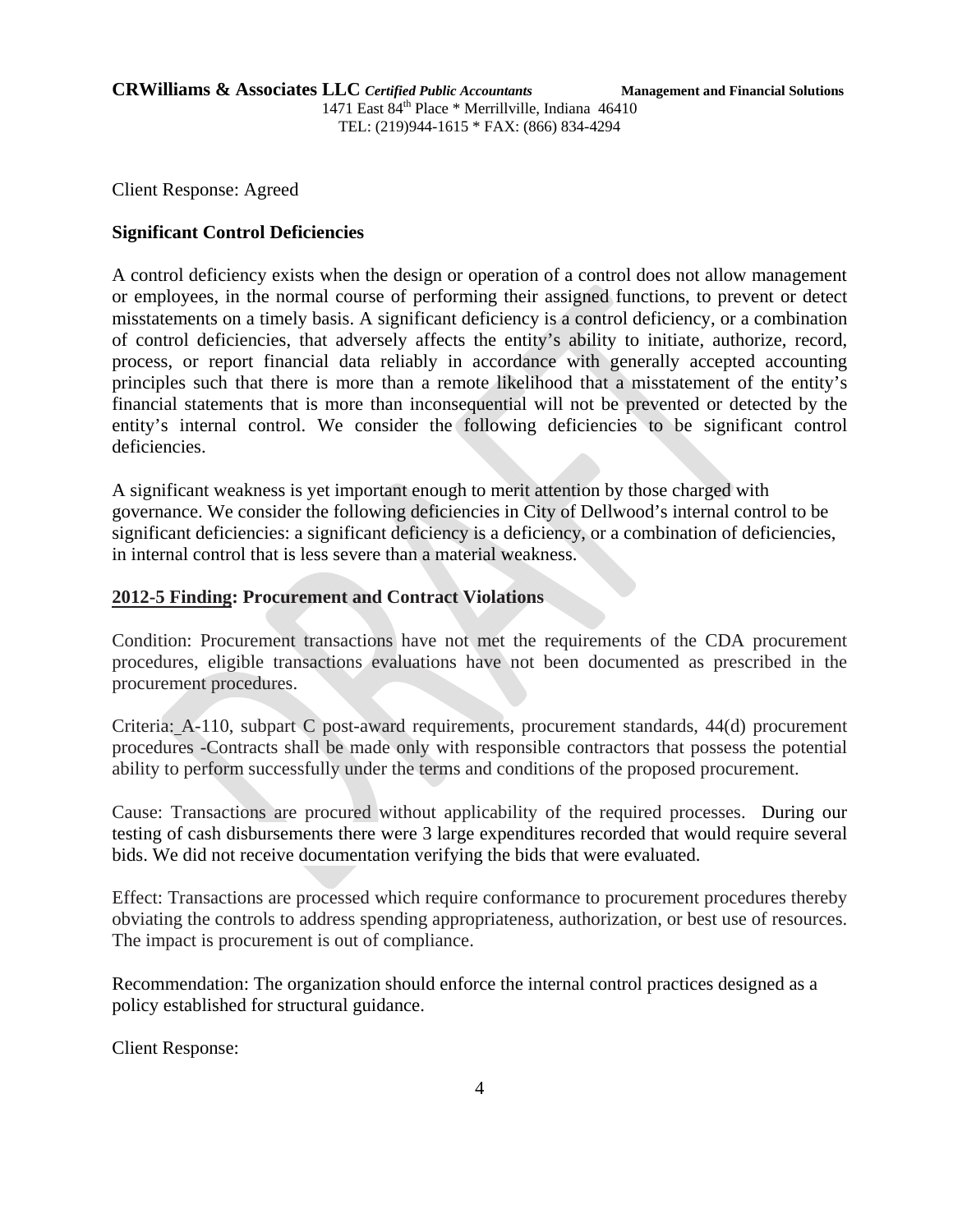#### **Material Weaknesses**

A material weakness is a significant deficiency, or combination of significant deficiencies, that results in more than a remote likelihood that a material misstatement of the financial statements will not be prevented or detected by the entity's internal control. We believe that the following deficiencies constitute material weaknesses. We consider the following deficiencies to be material weaknesses in internal control.

#### Fi**nding 2012-6 Deficiency in the Completeness of Transactions Processed**

Criteria: 11 CSR 45-8.040 Accounting Records, 20 CSR 2231-1.010 General Organization, 12 CSR 10-7.030 Record Keeping and Filing of Reports; All transactions effecting the current period should be recorded on the books of the City of Dellwood and included in the profit and loss of that period.

Condition: Auditors found that the City of Dellwood failed to record transactions relating to the TIF, Drug Seizures, and various grants as revenues and expenses of the current accounting period.

Cause: The accountant fail to recognize that all transactions relating to taxes, grants and asset sharing should have been recorded on the books.

Effects: The City of Dellwood omitted \$237K in TIF revenue from the books. The TIF revenues and payments were charged to fund balance and therefore unaccounted for during the audit period. There was a grant for \$180K that was not recorded on the books; the disbursement was recorded as a receivable and the receipt of the grant reimbursement was recorded as a reduction of the receivable. The revenue and expense were not recorded on the books. Revenues received and disbursements for the Asset sharing fund were run through fund balance rather than being recorded on the books.

Recommendation: The auditors recommend that all transactions be recorded on the books that affect the current accounting period.

Response: The Administration has been made aware that grants and the taxes related to the TIF was not a budgeted item to show the revenue and expenditure for a particular calendar year. This item has been corrected and all taxes related to the TIF are recorded as a liability and is budgeted as a separate fund. Grants are also currently being recorded as a liability and revenue (reimbursement) and expenditures are being recorded in each appropriate fund (i.e. CY 2014 Capital Improvement).

Our consideration of internal control was for the limited purpose described in the first paragraph and was not designed to identify all deficiencies in internal control that might be material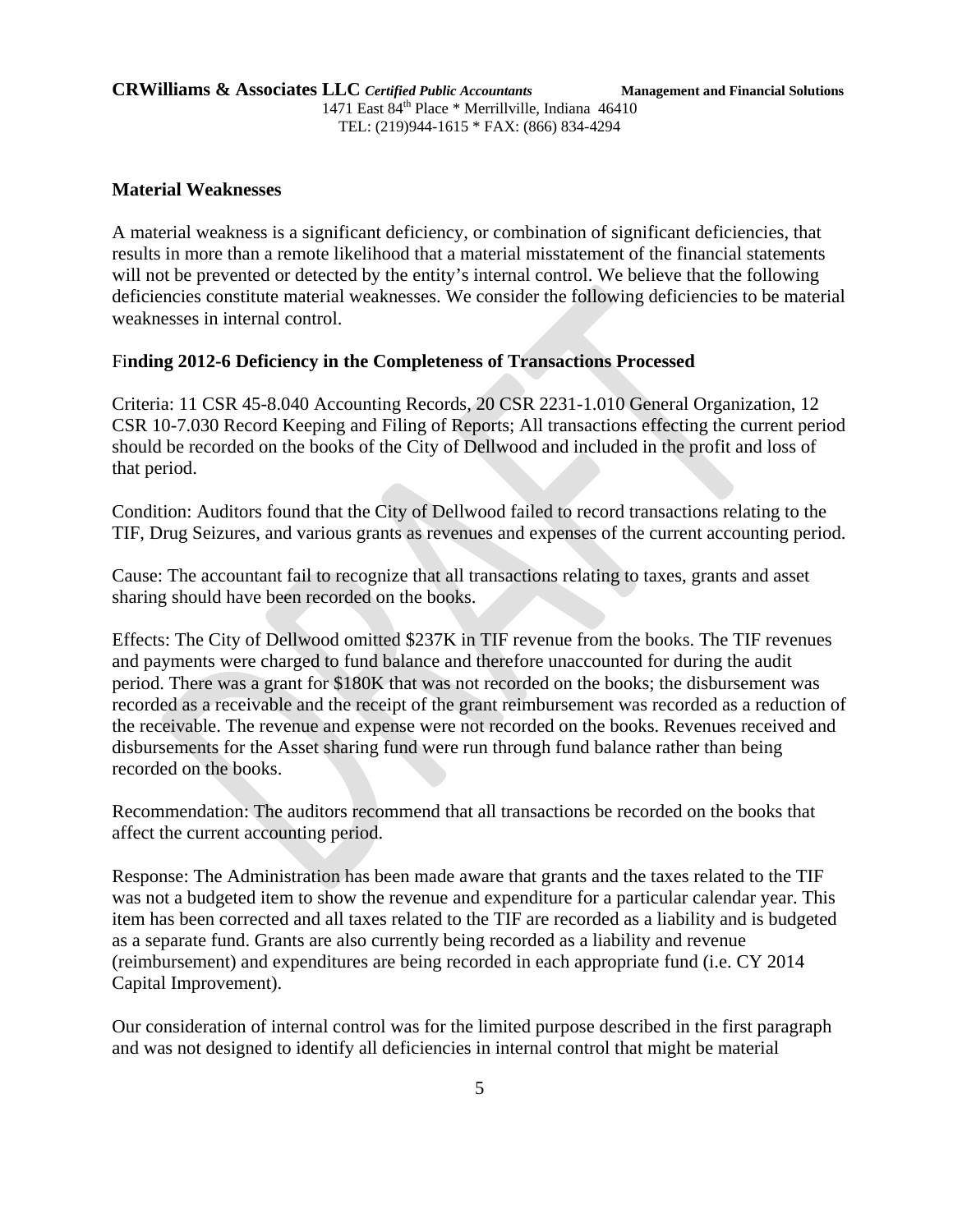**CRWilliams & Associates LLC** *Certified Public Accountants* **Management and Financial Solutions** 1471 East 84th Place \* Merrillville, Indiana 46410

TEL: (219)944-1615 \* FAX: (866) 834-4294

weaknesses and, therefore, there can be no assurance that all such deficiencies have been identified. We did not identify any deficiencies in internal control that we consider to be material weaknesses.

This information is intended solely for the use of the Audit/Ways & Means Committee, Board of Alderpersons, and management of the City of Dellwood and is not intended to be and should not be used by anyone other than these specified parties.

Respectfully,

CRWilliams & Associates LLC

February 18, 2014